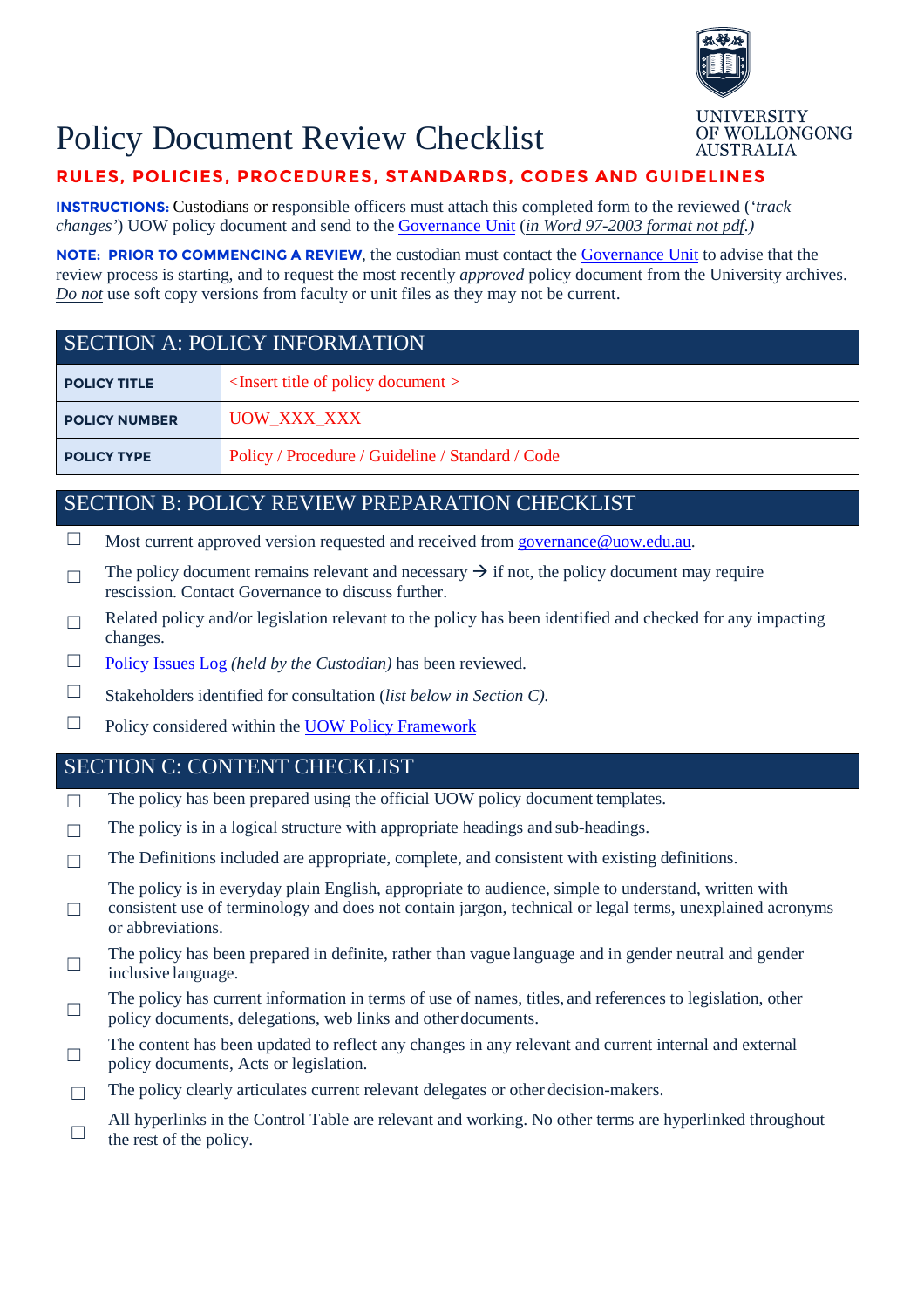| <b>SECTION D: STAKEHOLDERS CHECKLIST</b>                                               |                                                                                                                         |  |  |  |
|----------------------------------------------------------------------------------------|-------------------------------------------------------------------------------------------------------------------------|--|--|--|
| <b>STAKEHOLDERS</b>                                                                    | <insert all="" and="" for="" name="" of="" policy="" stakeholders="" this="" title=""></insert>                         |  |  |  |
| $\Box$ Yes $\Box$ No                                                                   | Stakeholders will be impacted by changes to this policy.                                                                |  |  |  |
| $\Box$ Yes $\Box$ No                                                                   | If above was 'Yes', Stakeholders have been consulted for feedback which has been<br>incorporated in this review/update. |  |  |  |
| $\Box$ Yes $\Box$ No                                                                   | The policy has undergone adequate and appropriate consultation (including Legal Review<br>where required).              |  |  |  |
| THE FINAL DRAFT OF THE POLICY HAS BEEN REVIEWED FOR COMPLIANCE AS FOLLOWS:             |                                                                                                                         |  |  |  |
| Reviewed for compliance with UOW Policy Framework<br>$\Box$ Yes $\Box$ No              |                                                                                                                         |  |  |  |
| THE FINAL DRAFT OF THE POLICY HAS BEEN ENDORSED BY THE FOLLOWING POSITIONS/COMMITTEES: |                                                                                                                         |  |  |  |

<insert name(s) of endorsing position/committee if appropriate or delete this section> Date:

## SECTION E: BACKGROUND AND FUTURE CONSIDERATIONS

### **SUBMISSION SUMMARY**

<Please provide a short summary of the nature/purpose of the policy document. For amended policy documents, please include details of which sections of the policy document have changed>

### **IMPACTS, COMMUNICATION & IMPLEMENTATION PLAN**

Is a Communication [and Implementation](http://www.uow.edu.au/about/policy/communicate/index.html) Plan attached? ☐Yes ☐No

If not:

How does this policy approval impact on UOW, Staff, Students and others and how will this be communicated? <Please insert here>

Will the changes require updates in other UOW policy documents? ☐Yes ☐No

<If yes, please list them here>

## SECTION D: ATTACHMENT CHECKLIST

**THE FOLLOWING DOCUMENT(S) ARE ATTACHED WITH THIS POLICY APPROVAL FORM:**

| Track changes word version of policy (in Word 97-2003 format)       |
|---------------------------------------------------------------------|
| This Policy document review checklist                               |
| Communication and Implementation Plan attached <i>(if required)</i> |
| $\leq$ List other attachments here $>$                              |